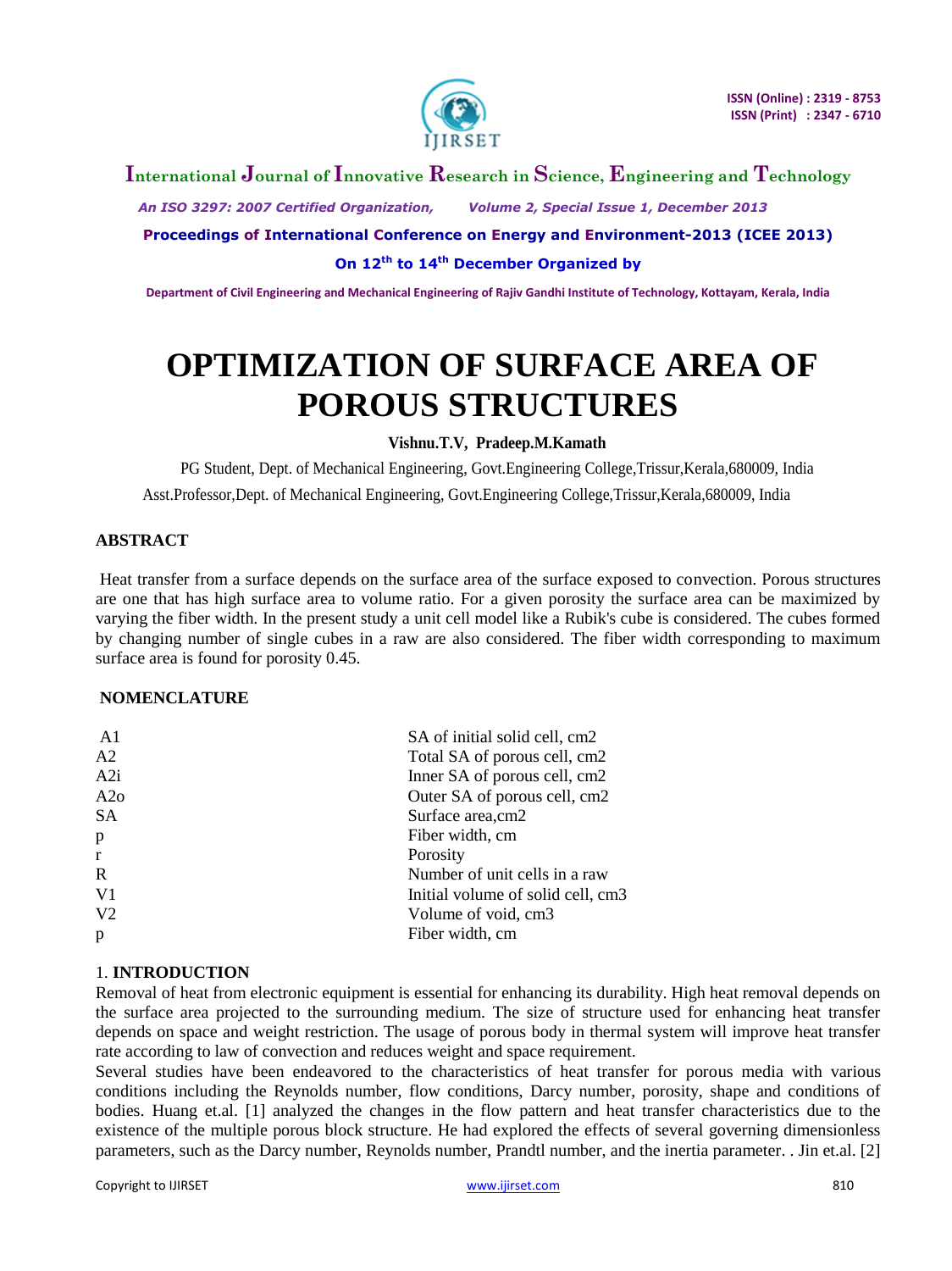studied numerically flow and heat transfer characteristics of forced convection in an open channel which is partially filled with porous medium. The maximum temperature at the heat source and the associated pressure drop were presented for varying Re, Da, S and Rk. They found that as S increases or Da decreases, the fluid flow rate increases. Hartnett et.al. [3] investigated the fluid flow and heat transfer for oscillatory flow with the heat transfer in a cavity filled with porous medium. He found that the permeability of porous medium exhibits more influence in flow and thermal phenomena and it diminishes the circulation strength and heat flux as the value is decreased. Zhao et.al. [4] had investigated analytically the forced convection in a saturated porous medium subjected to heating with a permeable wall perpendicular to the flow direction. The forced convection heat transfer of a porous medium in a laminar channel flow is numerically investigated by Shung et.al. [5].

Results shows that when the mean porosity is larger than 0.5, the average Nusselt numbers are enhanced and better than the solid block case. They found that a porous medium with larger porosity and the proper bead diameter could provide more heat dissipation. A numerical study was carried out by Huang et.al [6] for enhanced heat transfer from multiple heated blocks in a channel by porous covers. The results shows that the recirculation caused by porous-covering block will significantly enhance the heat transfer rate on both top and right faces of second and subsequent blocks.

The flow resistance and heat transfer characteristics of the air flow for laminar to fully turbulent ranges of Reynolds numbers are investigated experimentally and numerically by Huang [7]. He found that the core flow enhancement is an efficacious method for enhancing heat transfer. Jian et.al [8] has studied numerically forced convective heat transfer in three-dimensional porous pin fin channels. They have explored that the overall heat transfer performances in porous pin fin channels are much better than those in traditional solid pin fin channels. They found that for the same physical parameters, the overall heat transfer efficiencies in the long elliptic porous pin fin channels are the highest while they are the lowest in the short elliptic porous pin fin channels.

Nessrine [9] had analyzed the fluid flow and heat transfer in a pipe partially filled with porous media and provided with a flat piston during an expansion stroke.

Darvishi et.al [10] had introduced an analytic (series) solution to describe the thermal performance of a porous radial fin with natural convection in the fluid saturating the fin and radiation heat loss from the top and bottom surfaces of the fin

From the preceding studies it is found that the porosity of structures has great importance in improving heat transfer. Here optimization of surface area variation with respect to porosity as well as fiber width for a cubical porous block is done.

#### **2.MATHEMATICAL MODELLING**

The porous structure used for this study is formed by arranging a number of single porous cells one above the other. A single porous cell is obtained by taking some volume of material from a solid cell.

#### **Single porous cell formation and its surface area analysis**

Unit cell of dimensions 'a', 'b', 'c' (Fig 1) is made porous by taking materials away along x, y, z directions, thus we got a porous unit cell (Fig2). Porosity is the ratio of void volume to initial volume .The variable in this study is fiber 'p' which is shown in Fig. 2.





Fig .1. UNIT CELL Fig .2. POROUS UNIT CELL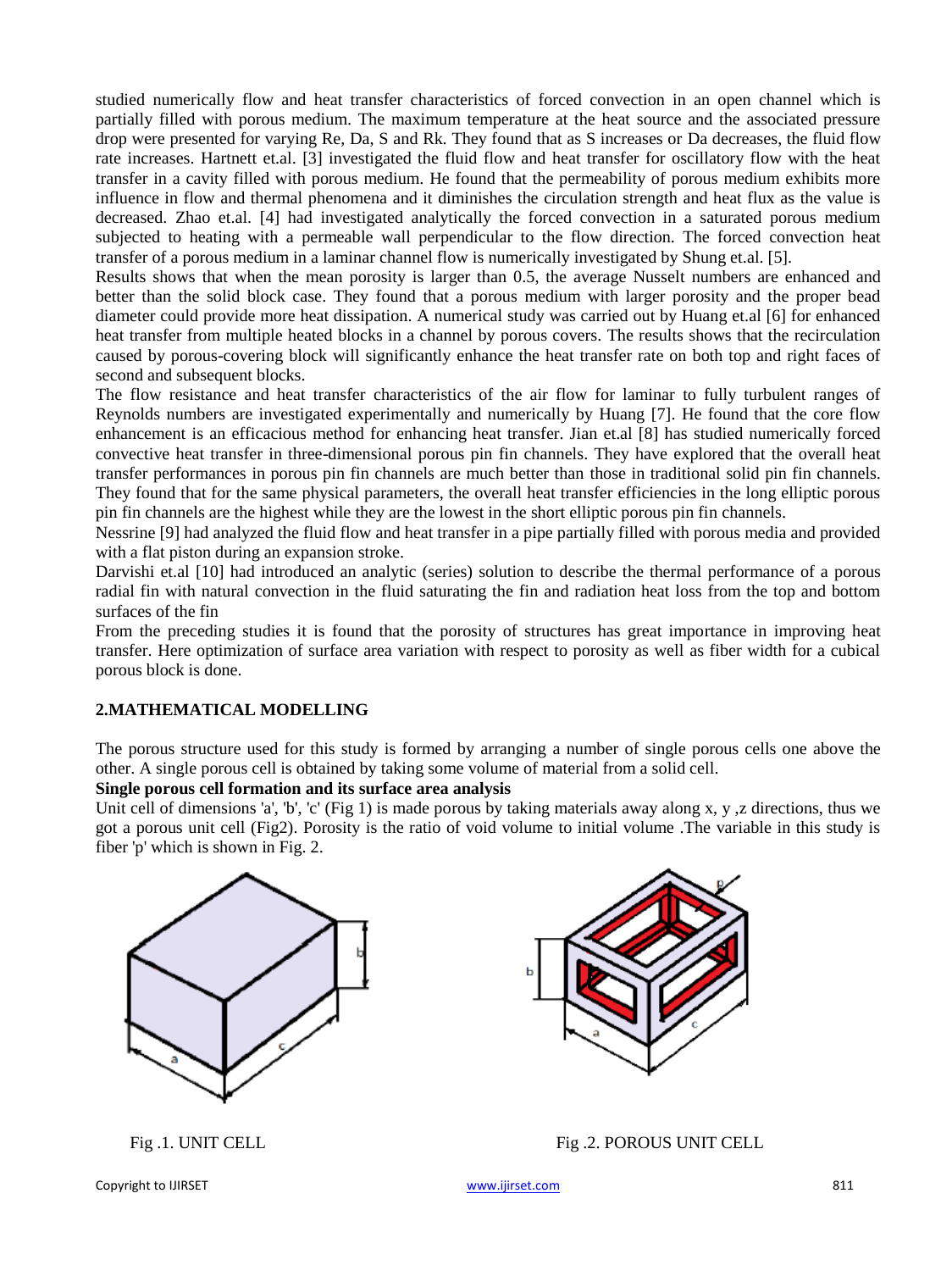| Initial volume of solid cell is given by                                                                 |                                                                                                                  |
|----------------------------------------------------------------------------------------------------------|------------------------------------------------------------------------------------------------------------------|
| $V1 = abc$                                                                                               | (1)                                                                                                              |
| Volume of void generated, V2 is the sum of volume of material removed in 'z', 'x' 'y' directions i.e.    |                                                                                                                  |
| $V_2 = [(a-2p)(b-2p)c] + [(c-2p)(a-2p)2p]$                                                               |                                                                                                                  |
| $+[(c-2p)(b-2p)2p]$                                                                                      |                                                                                                                  |
| $V_2 = 16p_3 - 4p_2(a+b+c) + abc$                                                                        | (2)                                                                                                              |
| Porosity, $r = V_2/V_1$                                                                                  | (3)                                                                                                              |
| For a unit cube the all sides have unit dimensions, i.e., $a=b=c=1$                                      |                                                                                                                  |
| Initial volume of solid cell, $V_1 = 1$                                                                  |                                                                                                                  |
| Volume of void generated,                                                                                |                                                                                                                  |
| $V_2=16p_3 - 12p_2 + 1$                                                                                  | (4)                                                                                                              |
| Porosity, $r = 16p_3 - 12p_2 + 1$                                                                        | (5)                                                                                                              |
| initial solid cell                                                                                       | For various porosity the fiber width can be get by solving equation (5) And are given in table 1 Surface area of |
| $A = 2(ab+bc+ac)$                                                                                        | (6)                                                                                                              |
| Due to the material removal from solid unit cell, 24 internal areas are formed which are shown in fig.2. |                                                                                                                  |
| Outer surface area of porous cell                                                                        |                                                                                                                  |
| A <sub>2o</sub> = 2[ab-(a-2p)(b-2p)]+2[bc-(b-2p)(c-2p)]                                                  |                                                                                                                  |
| $+2[ac-(a-2p)(c-2p)]$                                                                                    |                                                                                                                  |
| $A_{2o} = 8p(a+b+c) -24p_2$                                                                              | (7)                                                                                                              |
| Inner surface area of porous cell                                                                        |                                                                                                                  |
| $A_{2i} = 8(a-2p)p+8(b-2p)p+8(c-2p)p$                                                                    |                                                                                                                  |
| $A_{2i} = 8p(a+b+c)-48p_2$                                                                               | (8)                                                                                                              |
| Total surface area of porous cell                                                                        |                                                                                                                  |
| $A_2 = A_{20} + A_{2i}$                                                                                  |                                                                                                                  |
| $A_2 = 16p(a+b+c) - 72p_2$                                                                               | (9)                                                                                                              |
| When $a=b=c=1$                                                                                           |                                                                                                                  |
| Total surface area of porous cell                                                                        |                                                                                                                  |
| $A_2 = 48p - 72p_2$                                                                                      | (10)                                                                                                             |

For various fibers width the surface area can be find out using equation (10) and are given in table1.

## **Porous Rubik's cube formation and its surface area analysis**

The Fig 3 and Fig.4 shows the porous structure formed by assembling 27 unit cells in the shape of Rubik's cube.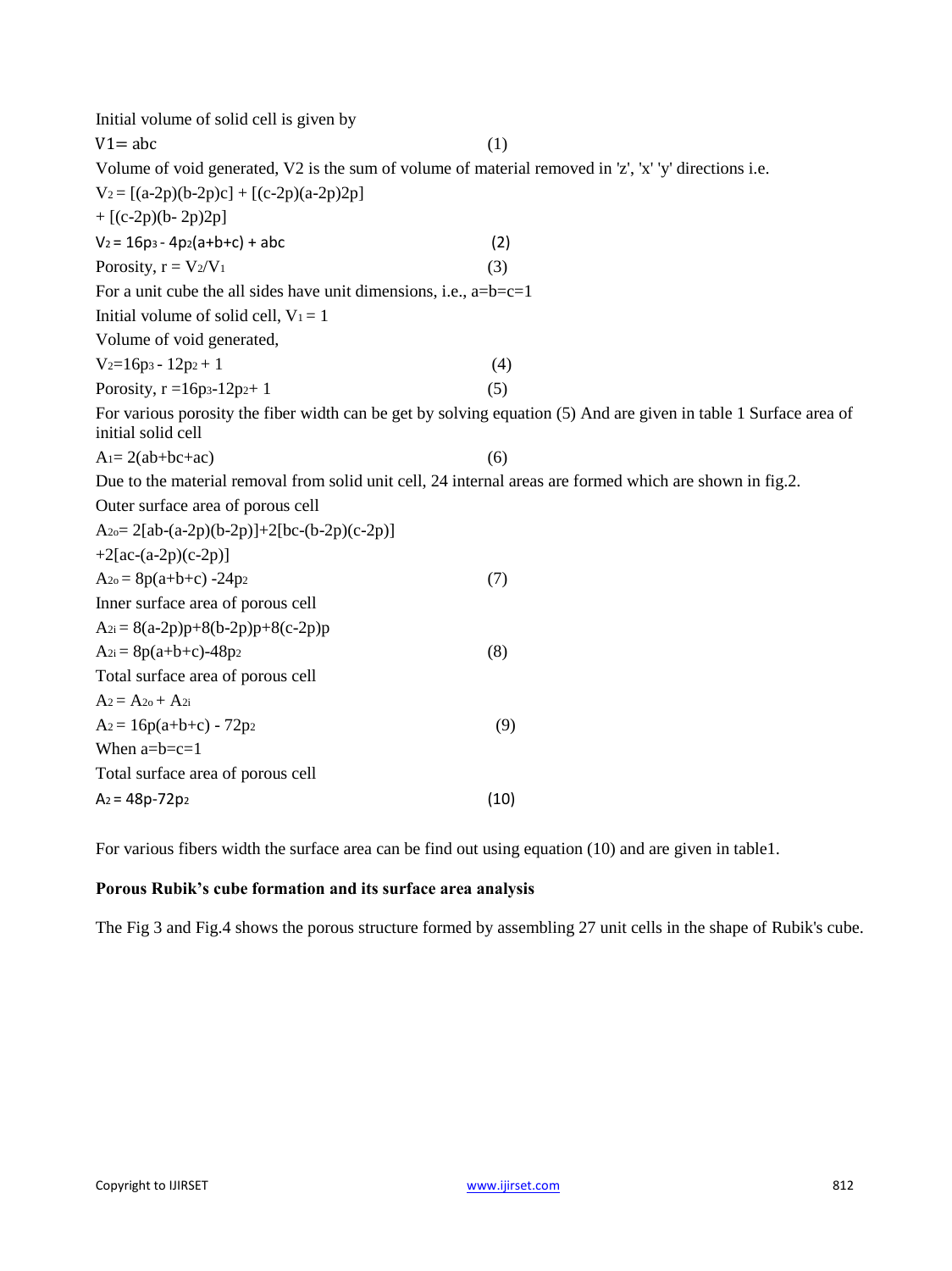

| Fig.3. ASSEMBLY OF 27 UNIT CELLS FORM A RUBIK'S CUBE | Fig.4. POROUS RUBIK'S CUBE |
|------------------------------------------------------|----------------------------|
| Volume of initial solid cell                         |                            |
| $V_1 = 3a.3b.3c = 27abc$                             | (11)                       |
| Volume of void generated                             |                            |
| $V_2 = 27$ (volume of void of single cell)           |                            |
| $V_2 = 27(16p_3 - 4P_2(a+b+c) + abc)$                | (12)                       |
| Porosity                                             |                            |
| $r = 16p_3 - 4p_2(a+b+c) + abc$                      | (13)                       |
| For $a=b=c=1$                                        |                            |
| Porosity                                             |                            |
| $r = 16p3-12p2+1$                                    | (14)                       |
| Outer surface area of 33 solid cells                 |                            |
| $A_1 = 2[(3a.3b)+(3a.3c)+(3b.3c)]$                   |                            |
| $A_1 = 18(ab+ac+bc)$                                 | (15)                       |
| Outer surface area of 33 porous cells                |                            |
| $A_{2o} = 2{32[ab-(a-2p)(b-2p)]}$                    |                            |
| $+2{32[bc-(b-2p)(c-2p)]}$                            |                            |
| $+2{32[ac-(a-2p)(c-2p)]}$                            |                            |
| $= 32[8p(a+b+c) - 24p2]$                             |                            |
| $A_{20} = 72p(a+b+c)-216p_2$                         | (16)                       |
| Inner surface area of 33 porous cells                |                            |
| $A_{2i}=33$ (inner surface area of one porous cell)  |                            |
| $A_{2i} = 33(8p (a+b+c)-48p_2)$                      | (17)                       |
| $A_{2i} = 216p (a+b+c) - 1296p^2$                    | (18)                       |
| Total surface area of 33 porous cells                |                            |
| $A = 288$ p (a+b+c)-1344p <sub>2</sub>               | (19)                       |



### **R 3 porous cells are assembled to form porous cube and its surface area analysis**

R is the number of unit cells in each raw and column of final porous cube

When R 3 porous single cells are arranged then the porosity can be calculated as follows.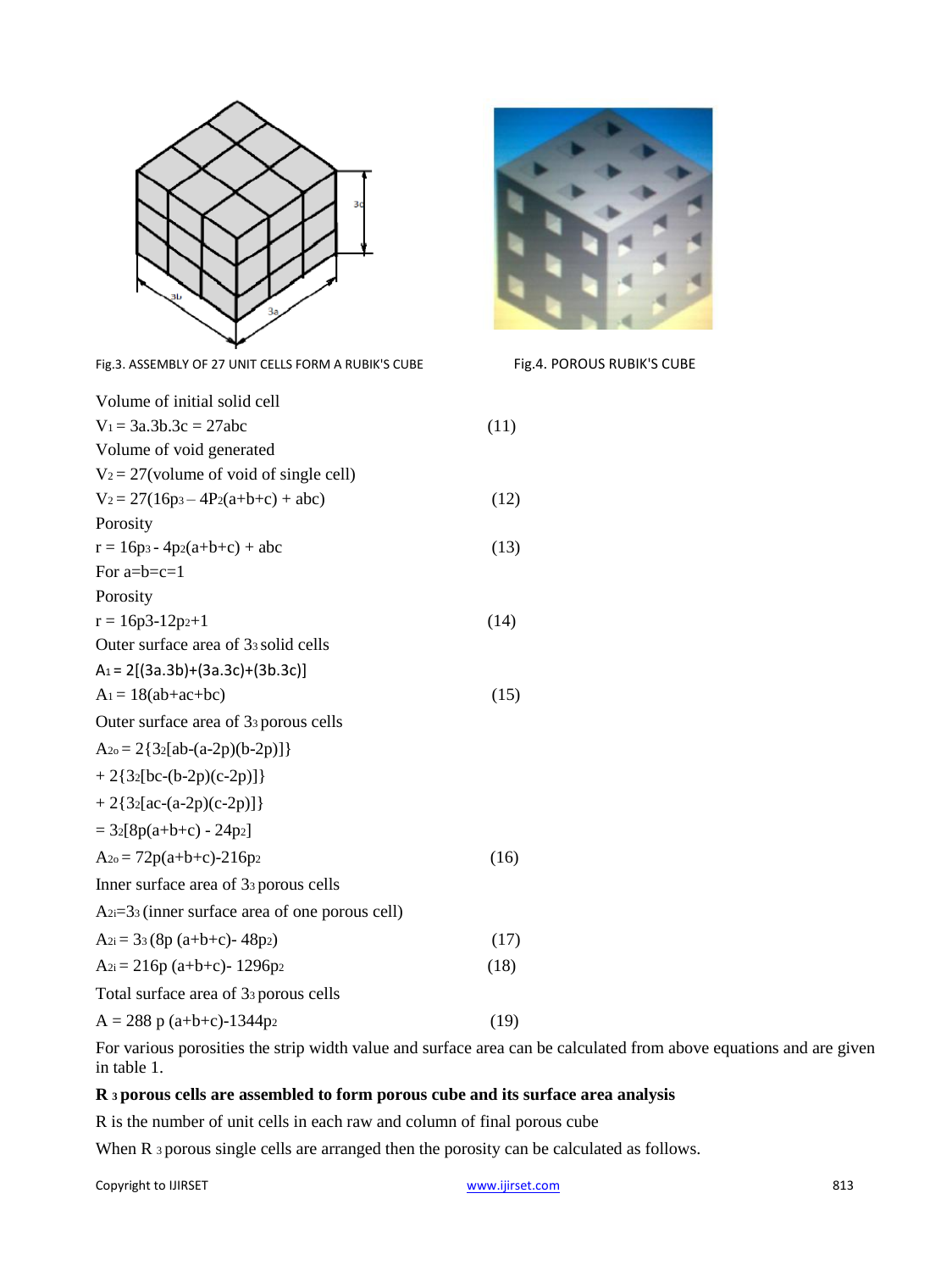| Volume of initial solid cell,                          |      |
|--------------------------------------------------------|------|
| $V_1 = Ra.Rb.Rc.$                                      |      |
| $V_1 = R_3abc$                                         | (20) |
| Volume of void generated                               |      |
| $V_2 = R_3$ (volume of void of single cell)            |      |
| $V_2 = R_3(16p_3 - 4p_2(a+b+c) + abc)$                 | (21) |
| Porosity                                               |      |
| $r = 16p_3 - 4p_2(a+b+c) + abc$                        | (22) |
| For $a=b=c=1$                                          |      |
| Porosity                                               |      |
| $r = 16p_3 - 12p_2 + 1$                                | (23) |
| Outer surface area of 33 solid cells                   |      |
| $A_1 = 2[(Ra.Rb)+(Ra.Rc)+(Rb.Rc)]$                     |      |
| $A_1 = 2.R_2$ [ab+ac+bc]                               | (24) |
| Outer surface area of 3 <sup>3</sup> porous cells      |      |
| $A_{2o} = 2 R_2 [ab-(a-2p)(b-2p)]$                     |      |
| +2{R <sub>2</sub> [bc-(b-2p)(c-2p)]}                   |      |
| $+2{R_2 \left[ \text{ac}-(a-2p)(c-2p) \right] }$       |      |
| $= R_2[8p(a+b+c) - 24p_2]$                             |      |
| Inner surface area of 3 <sup>3</sup> porous cells      |      |
| $A_{2i} = R_3$ (inner surface area of one porous cell) |      |
| $A_{2i} = R_3 (8p(a+b+c) - 48p_2)$                     | (25) |
| Total surface area foe $a=b=c=1$ ,                     |      |
| $A_2 = R_2[24p - 24p_2] + R_3(24p - 48p_2)$            | (26) |

For various R value the strip width and surface areas for various porosity is tabulated in Table 1.

#### **3. RESULTS AND DISCUSSIONS**

For various porosity values the corresponding strip width and surface areas of porous structure are calculated and are tabulated in table 1.The yellow shaded are maximum areas obtained. For single porous cell the maximum surface area obtained is 7.999 cm2 and is at 25% porosity. Corresponding strip width is 3.37mm. For 23 number of cells are arranged like cube the maximum surface area obtained is 43.2cm2 at 35% porosity. Corresponding strip width is 3.01mm. For 33 and 43 cells the maximum area obtained are 123.42cm2 and 266.6 cm2 respectively at 40% porosity .The corresponding strip width is 2.84 mm. Further if we increase number of cells up to 103 cells the maximum surface area obtained at 45% porosity. The corresponding strip width is 2.67mm.

If we use such porous cubes for transferring heat from a surface the heat transfer will be a maximum for the porous structure having largest

area. The number of porous cells can be selected according to the space available. The porosity can be selected from the Table 1.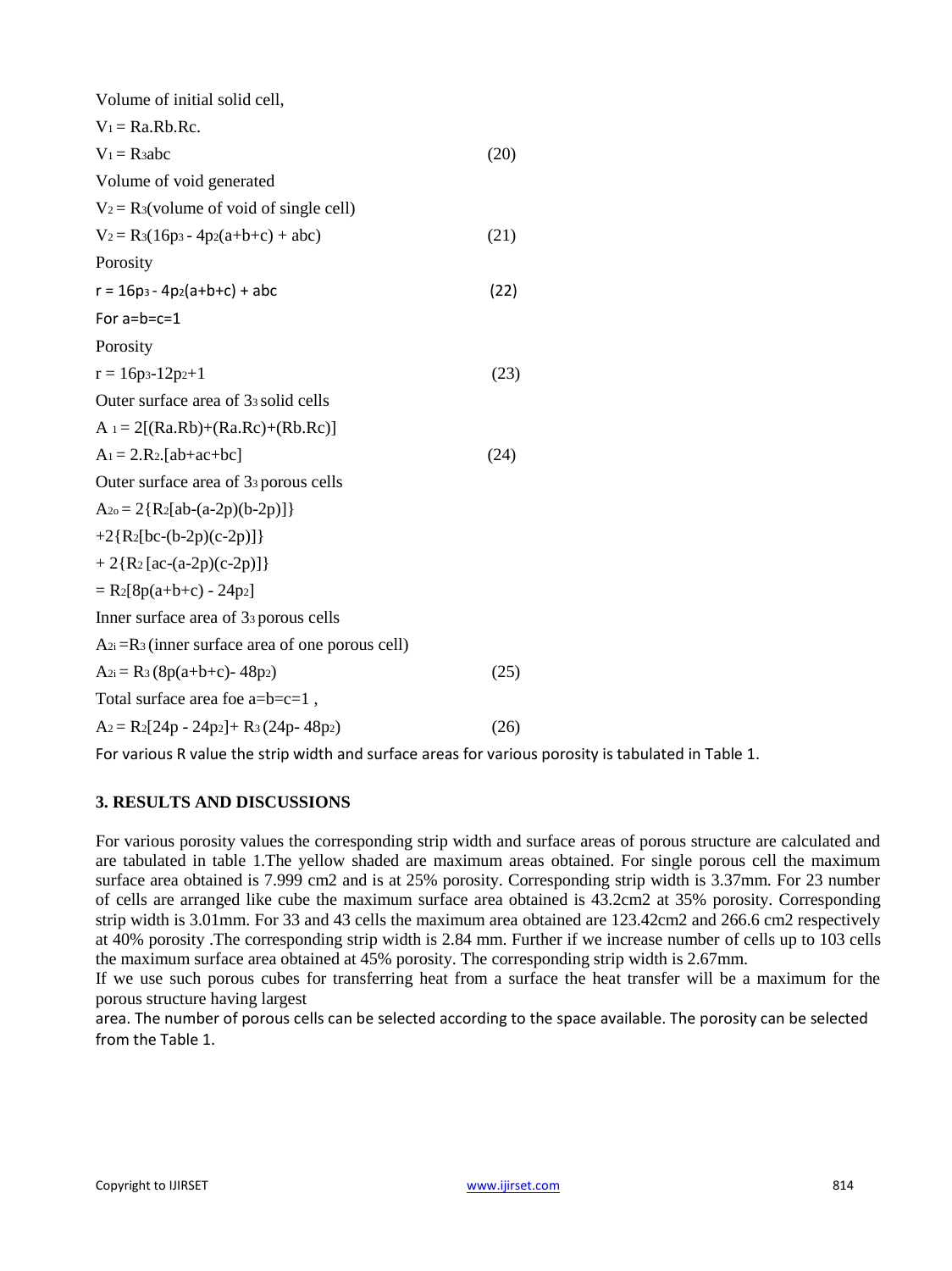| sl no          | porosity | strip<br>width.<br>$p$ (cm) | SA for<br>R=1 | SA for<br>$R=2$ | SA<br>for<br>$R=3$ | SA for<br>$R=4$ | SA for<br>$R = 5$ | SA for<br>$R=6$ | SA for<br>$R=7$ | SA for<br>$R = 8$ | SA for<br>$R=9$ | SА<br>for<br>$R=10$ |
|----------------|----------|-----------------------------|---------------|-----------------|--------------------|-----------------|-------------------|-----------------|-----------------|-------------------|-----------------|---------------------|
| 1              | 0        | 0.5                         | 6             | 24              | 54                 | 96              | 150               | 216             | 294             | 384               | 486             | 600                 |
| $\overline{2}$ | 0.1      | 0.402                       | 7.6           | 38.1            | 102.95             | 213.3           | 380               | 615.9           | 930.9           | 1336              | 1845            | 2466                |
| 3              | 0.2      | 0.356                       | 7.96          | 41.6            | 115.87             | 245.3           | 445               | 728.8           | 1112            | 1610              | 2237            | 3007                |
| 4              | 0.25     | 0.337                       | 7.99          | 42.5            | 119.48             | 254.6           | 464               | 762.9           | 1168            | 1693              | 2358            | 3174                |
| 5              | 0.3      | 0.318                       | 7.98          | 43.0            | 121.82             | 261             | 477               | 787             | 1207            | 1754              | 2445            | 3296                |
| 6              | 0.35     | 0.301                       | 7.92          | 43.2            | 123.09             | 264.9           | 486               | 803             | 1234            | 1795              | 2506            | 3381                |
| 7              | 0.4      | 0.284                       | 7.82          | 43.0            | 123.42             | 266.6           | 490               | 811.9           | 1249            | 1820              | 2543            | 3433                |
| 8              | 0.45     | 0.267                       | 7.68          | 42.6            | 122.88             | 266.2           | 491               | 814.1           | 1254            | 1829              | 2557            | 3456                |
| 9              | 0.5      | 0.25                        | 7.5           | 42              | 121.5              | 264             | 488               | 810             | 1250            | 1824              | 2552            | 3450                |
| 10             | 0.55     | 0.233                       | 7.28          | 41.0            | 119.27             | 259.8           | 481               | 799.7           | 1235            | 1803              | 2525            | 3415                |
| 11             | 0.6      | 0.216                       | 7.01          | 39.8            | 116.18             | 253.7           | 470               | 782.9           | 1210            | 1768              | 2477            | 3353                |
| 12             | 0.65     | 0.199                       | 6.70          | 38.3            | 112.14             | 245.4           | 455               | 759.2           | 1174            | 1717              | 2407            | 3259                |
| 13             | 0.7      | 0.182                       | 6.34          | 36.4            | 107.05             | 234.7           | 436               | 728             | 1127            | 1649              | 2312            | 3132                |
| 14             | 0.75     | 0.163                       | 5.91          | 34.2            | 100.72             | 221.3           | 412               | 687.8           | 1065            | 1560              | 2189            | 2965                |
| 15             | 0.8      | 0.144                       | 5.40          | 31.4            | 92.87              | 204.4           | 381               | 636.8           | 987.1           | 1446              | 2030            | 2751                |
| 16             | 0.85     | 0.122                       | 4.79          | 28.0            | 83.00              | 183             | 341               | 571.3           | 886.2           | 1299              | 1824            | 2473                |
| 17             | 0.9      | 0.098                       | 4.00          | 23.5            | 70.09              | 154.8           | 289               | 484.4           | 752             | 1103              | 1549            | 2101                |
| 18             | 0.95     | 0.068                       | 2.91          | 17.2            | 51.54              | 114.1           | 213               | 357.8           | 555.9           | 815               | 1146            | 1555                |
| 19             | 1        | 0                           | $\mathbf{0}$  | 0               | 0                  | $\Omega$        | 0                 | 0               | 0               | 0                 | 0               | $\Omega$            |

**TABLE 1. FOR VARIOUS POROSITY, FIBER WIDTH AND SURFACE AREAS (SA IN CM2) FOR VARIOUS 'R'**



Fig 5. SA (IN CM2) AGAINST POROSITY FOR VARIOUS 'R'

A graph of surface area against porosity for various R values is given in Fig 5. The maximum surface area is obtained for R=10cm. The peak points for R=5 to R=10 is porosity =  $45\%$ .

#### **4. CONCLUSION**

The optimization of surface area of unit cell model is conducted. Generalization of equation for surface area is made. The changes in surface area according to the changes in porosity and corresponding fiber width are tabulated. The maximum surface area is obtained for 45% porosity and the optimal fiber width is 0.267 cm. Further increase in porosity will lead to decrease surface area. These surface area models can use for further heat transfer study.